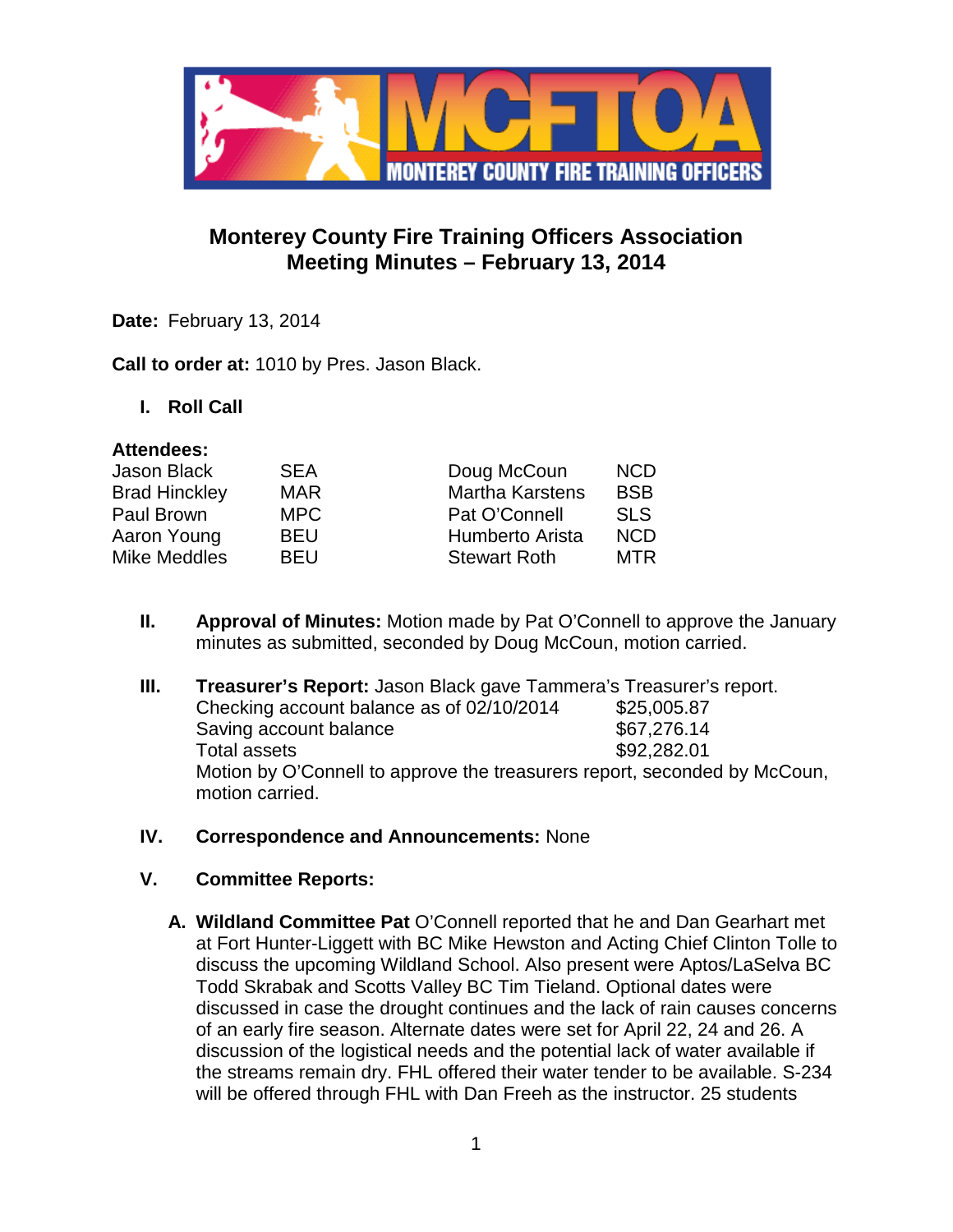

would be allowed. O'Connell explained that this class being offered though FHL would be at no cost to us. We could keep it to members within the two counties at no charge. The students will receive an NWCG Certificate. They will receive a task book. The task books can be signed of at the Wildland School or through working with FHL during the burn season. Another option would be to set a date that we can work with FHL and burn off a specific section. We took a tour of the large area available to us to burn. There was a lot of dry grass in areas that has not been burned for several years. Areas burnt last year have no new grass growing. There should be enough for everyone to have choices of where set up evolutions depending on conditions. A possible off-road driving class will be hosted by FHL. The need for overhead participants was discussed between the TO's from both Counties. Assistant or Deputy positions could be set up to allow any needed task books for overhead positions to be signed off. We need to keep getting the word to the Chief's for support by sending personnel. Salinas will have the Command Unit at the school

- **B. Fire Library** No report
- **C. Programs/Training Classes**

Aaron Young discussed some of the classes that they are working with Fort Hunter-Liggett on including some props that they will be building on the base.

Brad Hinkley said the Fire Control training through Lemore has been put on hold due to the Federal Budget.

- **D. Website** The website is up to date and Google Wallet is working again. The site has had about 1,300 visits per month and averages about 43 per day.
- **E. Fire Academy** 23 recruits are going through the academy. Looks to be a very good class.
- **F. Fire Chiefs Liaison Report** Humberto Arista reported that around 50 people attended the Chief's Awards luncheon. The Chiefs reviewed the 2013 Strategic Plan and found that a lot had been accomplished. They are looking to update their bylaws. They had discussed the question of Vehicle accidents on strike teams and how they are handled. A letter was written to Hollister in respect to the compliance with four number identifiers causing possible confusion. An active shooter drill is being worked on. I could be one of the largest drills in our County. More to come. Possible September- October dates.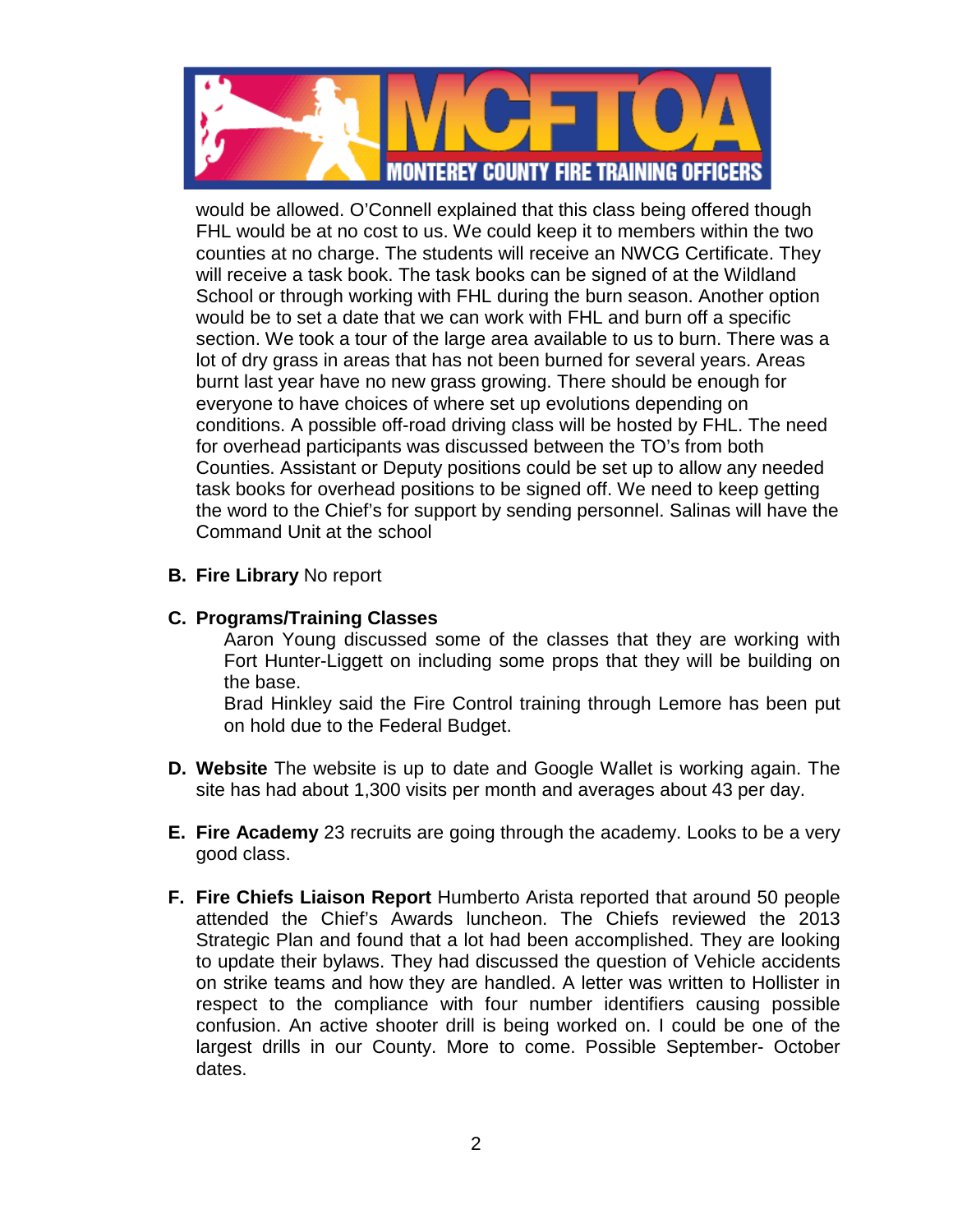

#### **VI. Old Business**

a. No reports

#### **VII. New Business**

A presentation of a portable fire simulator/smoke machine was given to the TO's as well as several other agency representatives. The simulation was impressive. It has a panel that indicates the type and sound of an interior fire. The fire will stay "lit" until it senses that the right amount of water has been used to put it out. The price was also impressive.

Jason discussed that at our next meeting would be brief and then include a working session. We are looking for ideas. We need participation from all agencies. We would like to see more people participate within each agency who have interests in training. All ideas are welcome. We want to offer more classes such as a Fire Officers Academy and Fire Ground Operations. We want to reach out. What can we offer? What are the needs? Food and refreshments will be offered. Be there.

### **VIII. Good of the Order**

Aaron Young mentioned tat a D/O1C class dealing with aerial apparatus is in a pilot stage.

**IX. Adjournment** Meeting adjourned at 11:56, motion by Doug, second by Humberto, motion carried

Next Meeting March 134, 2014.

MPC Public Safety Training Center 2642 Colonel Durham Street Seaside, CA. 93955

Minutes prepared by Pat O'Connell.